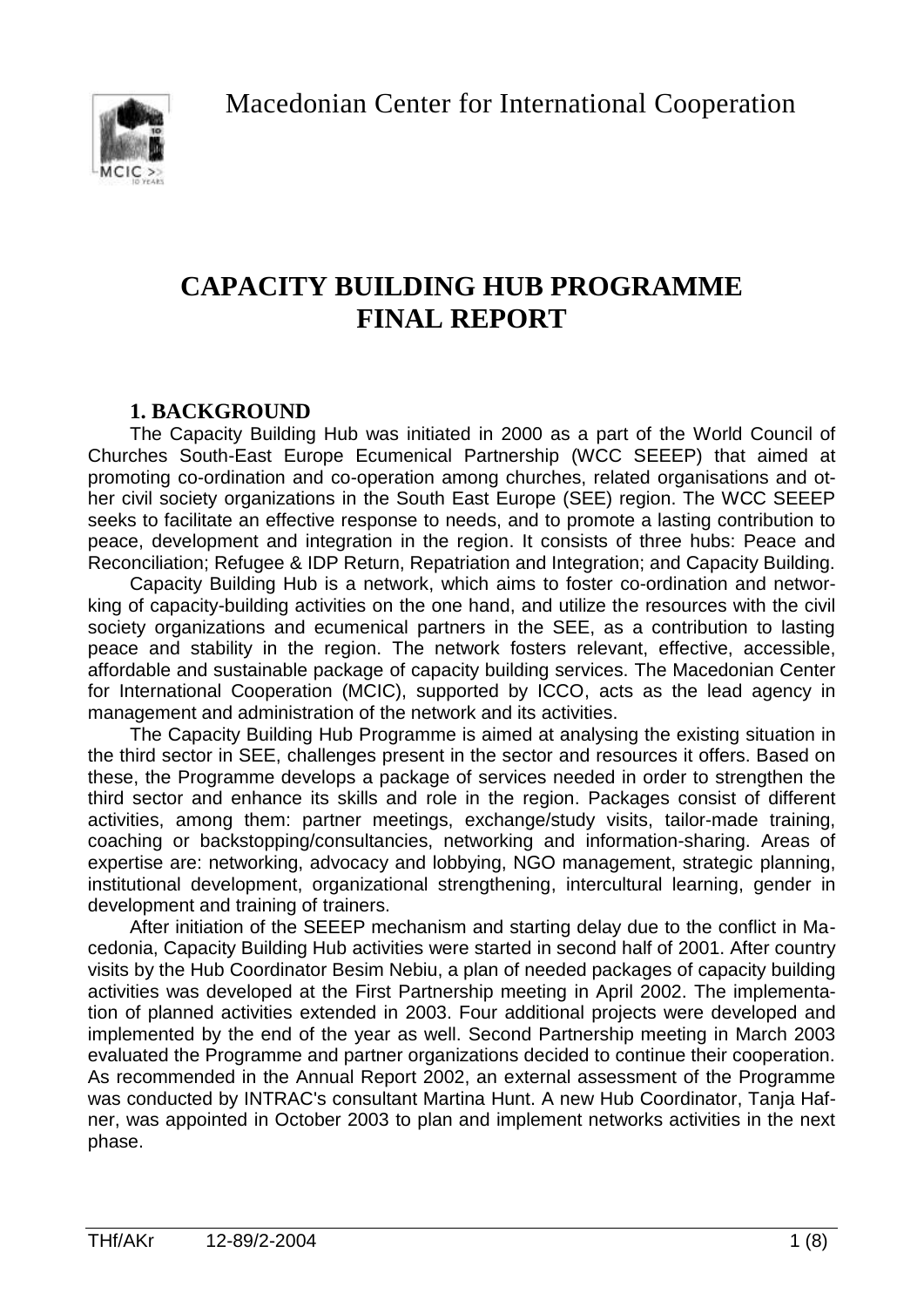# **2. 1. Overall objective**

Programme overall objective is to contribute to the strengthening the third sector and enhance its skills and role in the SEE region. In doing this, the Programme contributes to strengthening of co-ordination, co-operation and facilitating a closer linkage between relief, reconciliation and development/diakonia among churches and related ecumenical partners in South East Europe (SEE), as a contribution to lasting peace and stability in the region.

# **2. 2. Programme purpose**

Programme purpose is to foster co-ordination and networking of capacity-building activities on the one hand, and utilize that resource with the civil society organizations and ecumenical partners in the SEE, as a contribution to lasting peace and stability in the region.

# **2. 3. Tasks (components)**

Tasks fulfilled are:

- Identification of tailor-made capacity-building activities;
- Planning of capacity building activities;
- Implementation and monitoring of the training and other capacity building activities.

# **2. 4. Target group**

The Programme is aimed at a two-fold target group:

- NGO Support centres:
- Romania: Opportunity Associates;
- Bulgaria: Women's Alliance for Development (WAD);
- Albania: Albanian Civil Society Foundation (ACSF);
- Macedonia: Macedonian Center for International Cooperation (MCIC);
- Serbia and Montenegro (including Kosovo): Center for Civil Initiatives Tim Tri (T3), We are With You (WAWY);
- Croatia: NIT, EOS.
- Church related organisations/ecumenical partners:
- Albania: Diakonia Agapes;
- Bulgaria: the Pokrov Foundation;
- Romania: AIDROM:
- Yugoslavia: Philanthropy, Ecumenical Humanitarian Organisation (EHO).

All church related organisations/ecumenical partners and NGO support centres listed above participated in the Hub activities.

# **3. ACTIVITIES**

# **3. 1. Planned activities**

Activities planned in the Programme were: partners' meetings, capacity building activities (training for NGO support structures and for church related organisations; exchange visits and backstopping/coaching) and information sharing (web database and ecumenical addressbook).

As decided at the First Partnership meeting (April 2002), the initial scheduling and implementation of activities was extended into 2003 due to late start of the Programme, set-backed by the Macedonian crisis in 2001. Further new activities were initiated and implemented in 2003, based on identified needs of partner organizations for tailor-made capacity building packages.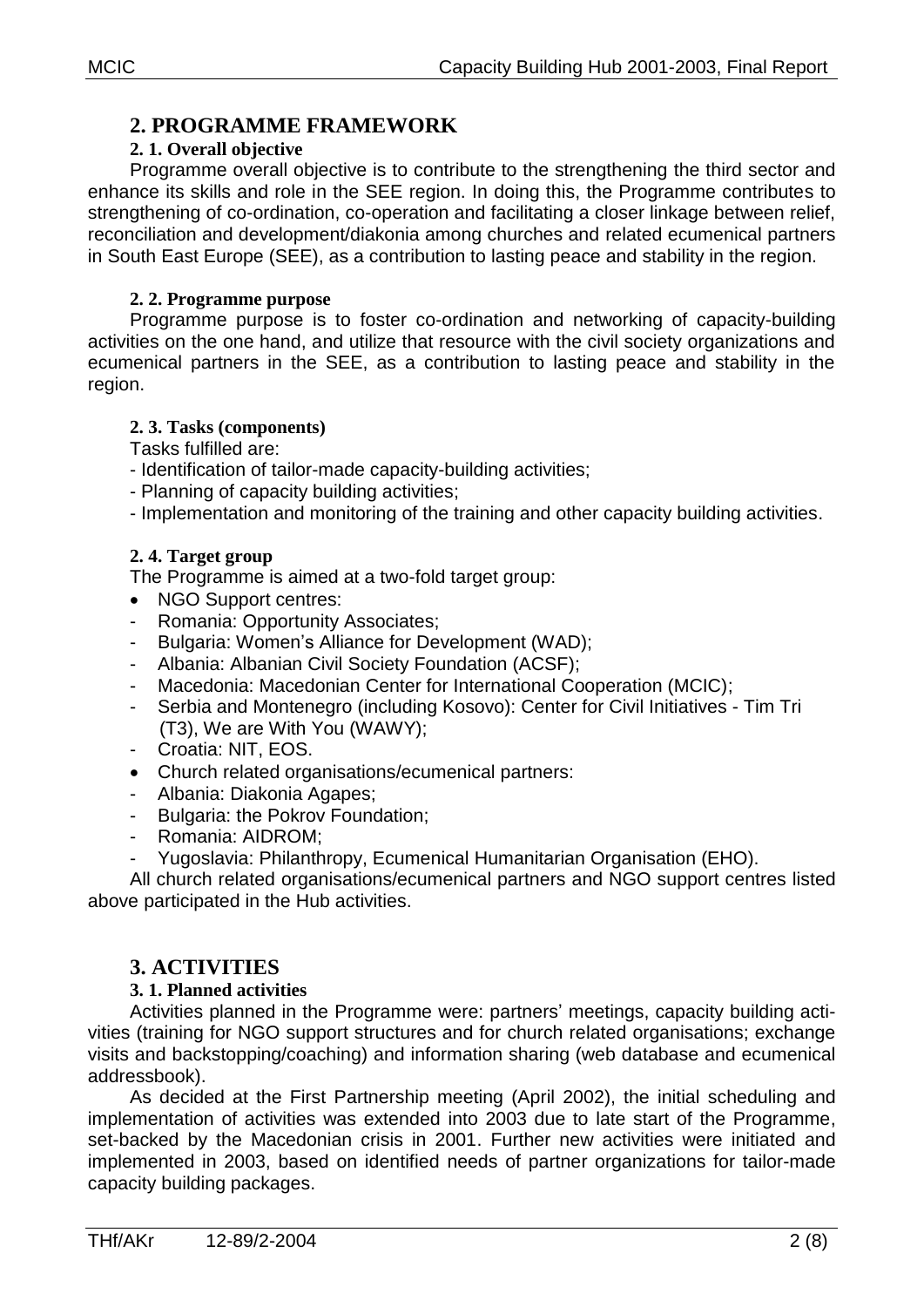#### **3. 2. Realised activities**

MCIC implemented six projects till the end of planned period (March 2003), of which two started in 2002 and the remaining four were initiated by partner organizations in 2003. All together, 11 projects were implemented as part of this Programme. List of all projects is given in Annex 1.

#### Country visits

MCIC completed activities started in 2001 as part of project Visits to the regional partners (01-12 MGK 101). After visits to partners in Albania, Bulgaria and Yugoslavia during 2001, Hub Coordinator completed the introductory circle, with visits to Romania and Croatia in the first quarter of 2002. Country reports were produced after each visit.

#### Partners meetings

First Partners Meeting was held in Ohrid (Macedonia), on 18-21 April 2002, with representatives of church related organisations/ecumenical partners and selected NGO support centres, as stated above (see part 2.4. Target group).

The two days meeting aimed at introduction of participating agencies, group building and action planning, finished with the development of a draft plan of activities for the first year of the Hub.

During the next month, partners were given time to comment/review the original plan of activities. No comments were presented during this period. However, a number of the actions planned, were either initiated late, or the organization(s) that proposed them at the meeting lacked a follow up.

As planned on this meeting, the Second Partnership Meeting was held in Mavrovo, Macedonia, on 27-30 March 2003. The meeting was realized as part of the Partners study visit project, no. 02-12 MGK 101. The aim of this meeting was to evaluate the progress of the programme during the period 2001-2003 and to initiate a new planning cycle for followup and new activities for the next period.

During the two days meeting, participants agreed to continue their cooperation after the end of the programme. They developed a basic strategic plan for the next phase of cooperation. It was decided that a foundation meeting of the new network would be convened in early June 2003 by minimum of four partner organizations from four different countries.

However, a new partnership meeting for continued cooperation was held in Feketic, Serbia and Montenegro only on 19-21 December, 2003. Here, participation of more than a half of partner organizations at the meeting confirmed the commitment to continue with network's activities and plans were made with regards to future organizational and programme activities.

### Exchange visits and backstopping / coaching

All together, seven study visits were realized during the duration of the Programme. Out of six planned at the First Partnership meeting, thre were realized.

Six study visits agreed at the First Partnership meeting were:

- EHO, Philantropy and Pokrov Foundation (in one of the organisations);

- NIT and WAD (two bilateral visits to Croatia and Bulgaria);

- Pokrov Foundation and Diakonia Agapes (in Bulgaria);

- EOS and Tim Tri (in Yugoslavia);
- ACSF and MCIC (in Macedonia);

- AIDRom and Opportunity Associates (in Romania).

However, out of those six planned, only two were realised in 2002. First was AidROM with Opportunity Associates, as part of the Training of Trainers held in Bucharest; and the other one was ACSF visit to MCIC, during NGO Fair in Macedonia.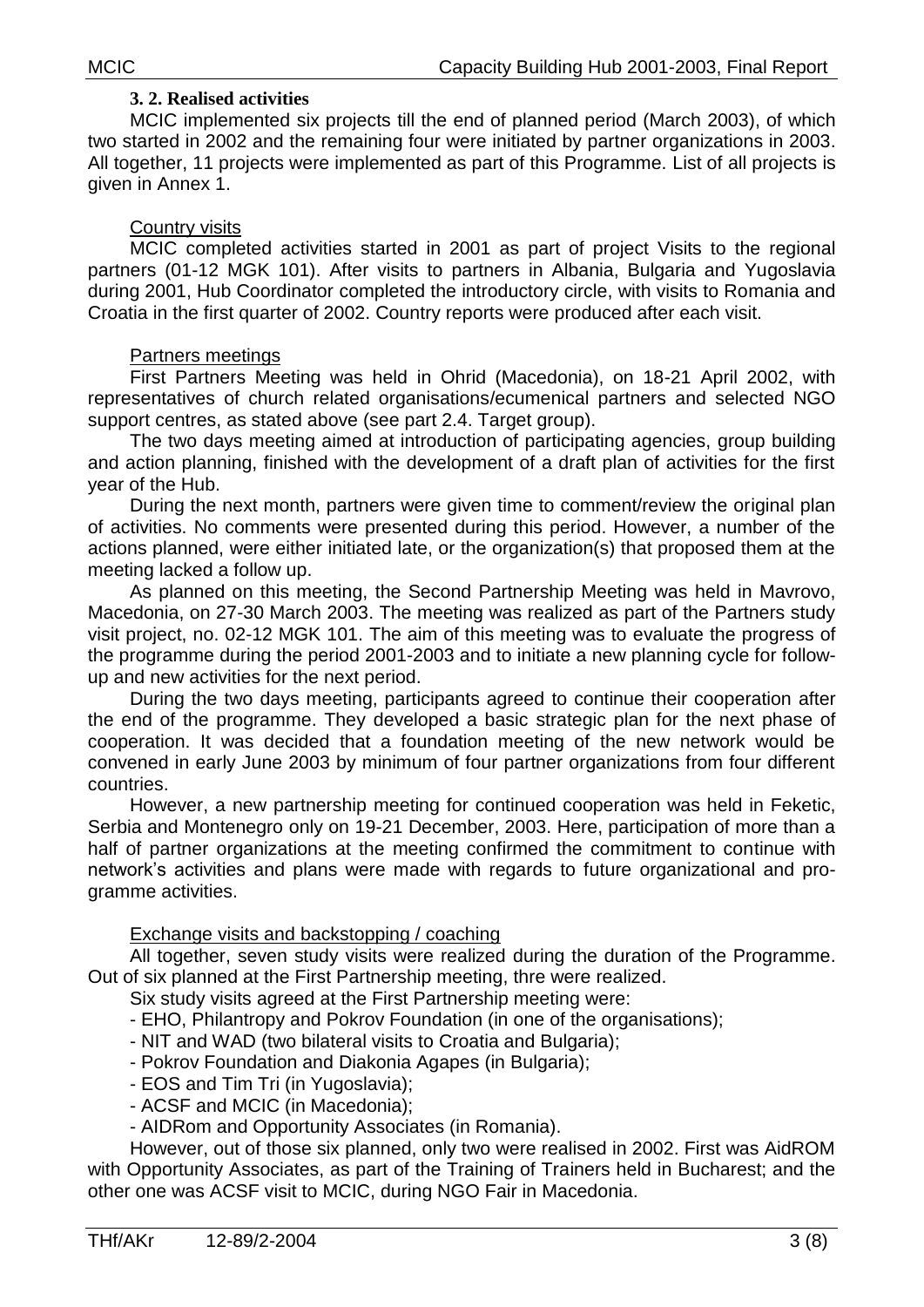In 2003 partner organization NIT from Croatia organized "Consultancy and TOT on Advocacy" for six representative from partner organization WAD.

As part of this project, also four consultancies were planned:

- Diakonia Agapes - development of training curriculum;

- EOS strategic planning;
- EHO advocacy and lobbying (to be delivered by Tim Tri);
- NIT new training methodologies.

The last of these activities was realised, with visit of one NIT trainer to MCIC training on institutional development and organisational strengthening.

Based on needs of partner organizations, two additional study visits were realized in 2003. Namely, training and consultation mission on project cycle management and strategic planning of one MCIC trainer to the Pokrov Foundation and support of the meeting of network of Balkan civil society organizations FEBANGO, which took place in Sofia, Bulgaria on June 28, 2003. All of the above activities were realized as part of the Partners study visit project, no. 02-12 MGK 101. All exchange visits aimed at exchanging experience and skills between partner organizations.

Visit of Croatian NGO fair was realized as a separate project (project no. 03-12 MGK 101) on February 13-18, 2003. The aim of the visit was to gain new experience and exchange contacts between MCIC staff, accompanied by several representatives from governmental institutions and local organizations with their Croatian counterparts.

#### **Trainings**

All together six trainings were realized. Additionally to four trainings implemented in 2002, two trainings were realized in 2003:

a) Training of Trainers – Bucharest Romania 26-30 August 2002

The first one, was a five days ToT organized jointly by AIDROM and Opportunity Associates Romania. Eleven participants representing different partner agencies attended. The training team was composed of two organizing agencies. As the report and individual impressions of participants express generally satisfaction and agree on the effectiveness and usefulness from this training, it is developing one prospective track for future development of activities in the hub (using regional expertise), in what seems to be a general need of all the hub agencies (expanding their pools of trainers).

b) Training of Trainers – Skopje, Macedonia 14-20 October 2002

This was the second ToT event within the Hub, attended by 7 of the Hub agencies. MCIC organized the event, and the trainer was from Management for Development Foundations (MDF). All the participants were practicing trainers seeking for enhancement of their training skills. As noted above, most of the agencies lack trainers (both in number and quality) to address the growing demand for capacity building activities. This event, characterizes the second channel of training activities used so far (using Western European trainers to deepen knowledge and advance skills).

c) Training for pensioners form Macedonia and Albania

In the framework of the hub regional cooperation activities, three-day gathering of representatives of Union's of pensioners from Macedonia and Albania, with tailor-made (based on ID/OS curriculum) course, was held in Ohrid (17-20.10.2002).

#### d) Training on Project Cycle Management – Skopje 24-29 November 2002

The fourth training in the Hub was again organized by MCIC. The training team consisted of one trainer from MDF and a co-trainer from MCIC. Eleven participants had an opportunity to learn PCM based on Objective Oriented Project Panning (OOPP). Most of these organizations have project management as a basic feature in their training and consul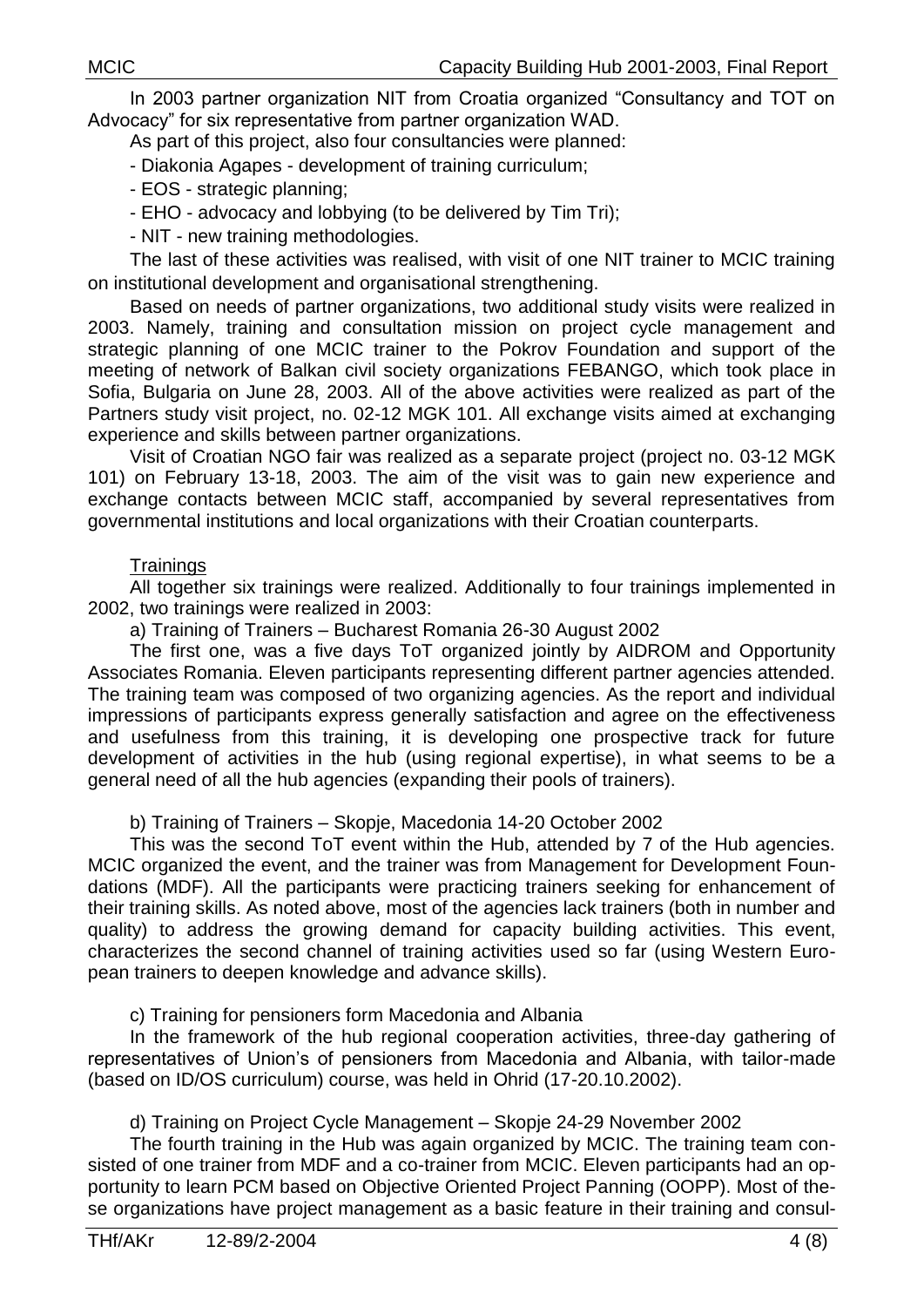tancy portfolio. This course has helped them, either to enhance their skills, or to re-configure their approach on the subject matter. The training as such, combines benefits from the first two activities (advanced skills, combined team of trainers).

e) Institutional development and organizational strengthening (ID/OS) training for church-related organisation (project no. 03-12 MGK 201) was organised in Sofia, Bulgaria on 16-23 March 2003, by the Pokrov Foundation.

f) Based on needs of regional office of Norwegian Church Aid (NCA), church-related agency that works in Kosovo, a package of two tailor-made trainings on Project Cycle Management (PCM) was implemented during the period April-May 2003 (project no. 03-12 MGK 202). The training aimed at building capacity of local and international staff in Decani and Mitrovica office on different aspects of the project cycle management.

#### Information sharing

Two projects were realized in 2003 as a part of information-sharing activities. First was the creation of web-page of training resources (project no. 02-12 MGK 301). Based on developed concept for the web-page on training resources in 2002, MCIC found a company that developed a suitable software package for implementing the training database. The web-page consists of database on training resources provided by partner organizations. The site was additionaly developed to include material from partners' events, their publications, discussion forums and links to sites of interest to its users.

Addressbook for ecumenical partners (project no. 03-12 MGK 301) was the second project realized as a further information-sharing activity. The aim of the project was to strengthen cooperation between ecumenical partners in CEE through ensuring needed information in building their mutual relations. The addressbook consists of the following information: mission, objectives and goals, contacts, main and regional activities, organizational structure, human and material resources of WCC ecumenical partners in the CEE region. It was printed in electronic and hard-copy version and distributed free-of-charge to all relevant organizations.

# **4. ORGANISATION**

#### **4. 1. Governance and Management**

All undertaken activities (formulated as projects) were approved by MCIC Governing Board. Overall responsibility for the programme management was with the Executive Director. The Hub coordinator, hired by MCIC on a part-time basis was responsible for programme coordination. For operational (daily) coordination and administration, MCIC appointed two staff members (both with occasional engagement).

MCIC has well defined procedures, including financial ones.

The Executive Director is responsible for overall management while the Accountant is in charge of financial management of the organization. Expenditures above a certain amount (as stated in Rules of Procedure) must be approved by the Governing Board (programme as well as operational). MCIC also has a Supervisory Board that has the right to control the management of finances.

Invoices are checked on 3 levels (Responsible officer, Accountant, Exec. Director). Annual financial statements are audited by PriceWaterhouseCoopers.

### **4. 2. Procedures**

MCIC developed a regular procedure to initiate, fund, monitor and report on Hub activities. This was necessary to create a simple and effective procedure to manage relationships between MCIC and the other agencies in the Hub, as well as to create basis for monitoring and evaluation.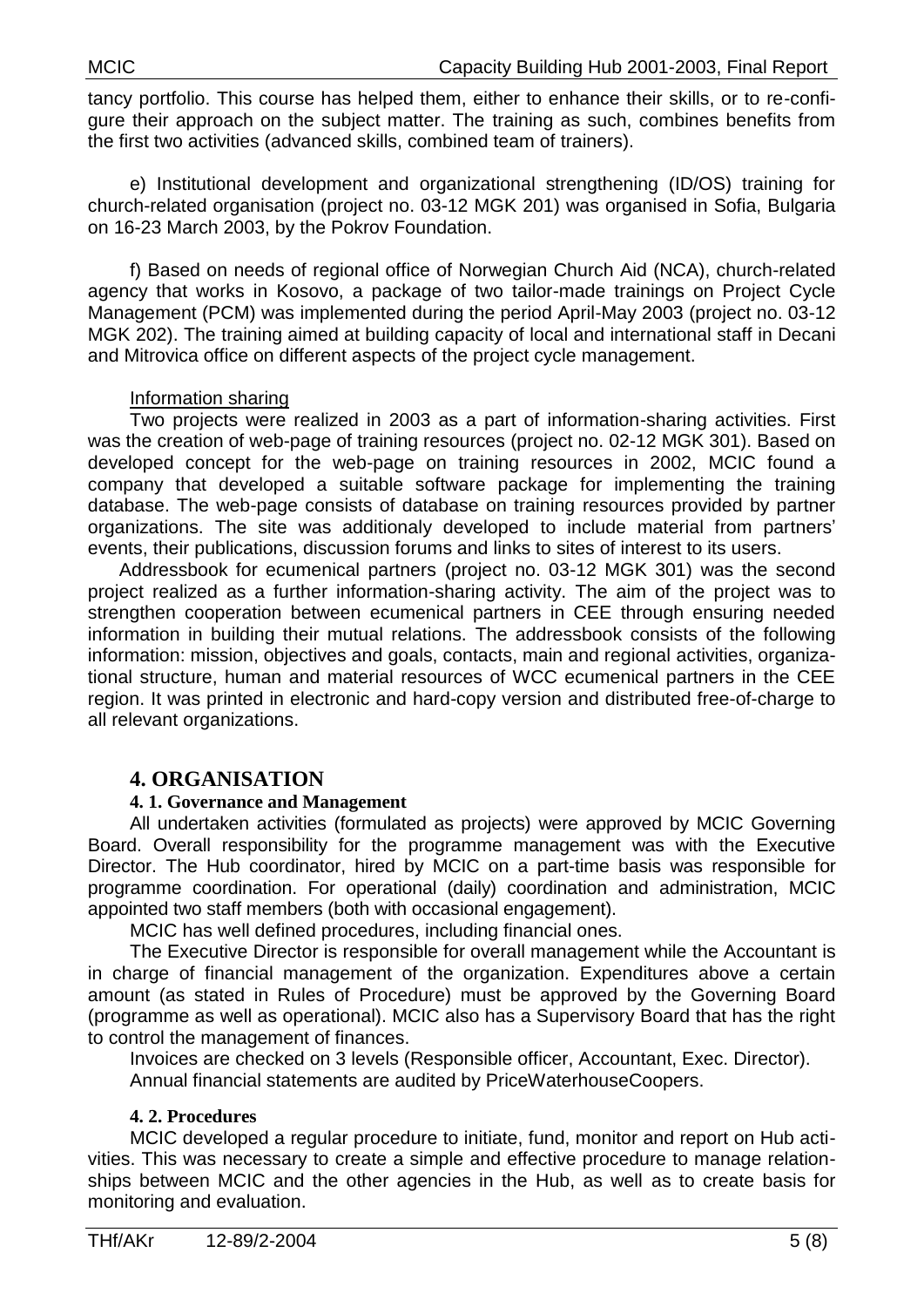The procedure consists of three elements:

a) Funding Proposal - a short standard form to present the Hub activity (including goals, target group, schedule, description of activities, participants and budget);

b) Contract - after reviewing the proposal, MCIC and the leading agency for the particular activity sign a standard contract (in English), which represents legal base and a financial document for the fund disbursement;

c) Report - the leading agency for particular activity, according to the clauses of the contract is required to submit a final report including an evaluation.

The procedure is applied and followed for each of the activity implemented.

# **5. CONCLUSIONS AND RECOMMENDATIONS**

### **5. 1. Conclusions**

The main objective and purpose of the programme have been achieved. During the period 2001-2003, eleven projects were implemented. Based on positive experience in the networks activities, partner organizations plan to continue their cooperation by developing new programme of activities and designing an appropriate organizational structure for its implementation.

After a significant delay in 2001, due to the armed conflict in Macedonia, the Capacity Building Hub programme planned and implemented the bulk of its activities in 2002. However, as a result of delay in the implementation phase in some and planned new activities, the implementation of the Programme was finished at the end of 2003.

The second Partnership meeting, where representatives from all partner organizations were present, closed the first phase of the Programme and allowed for partner organizations to reflect back on achievements of the network. Based on their involvement in the Programme, partner organizations decided to continue their cooperation and develop a concrete plan of action for the next phase. The meeting agreed on the vision and mission of the network, its objectives, minimum/maximum scenario of activities and basic principles of the organizational structure. While the response has been slow, the Third Partnership meeting was held in Feketic, Serbia and Montenegro from 19-21 December, 2003. Participation of more than a half of partner organizations at the meeting confirmed the commitment to continue with network's activities. As the lead agency, MCIC remains committed to administer and manage the daily operation of the network. In October 2003, a new Coordinator (Tanja Hafner) has been appointed.

Based on recommendations set out in the external evaluation, which was implemented as part of recommendations set out in the Annual Report 2002, and general conclusions above the following are the main challenges ahead of the network's activities in the second phase:

a) Coordination and communication: All partner organizations experience problems in communication and coordination of activities in the network. Most common reasons for these are over-tight schedules and personal rather then organization involvement in the network. Additional problems were created by open post of the Coordinator of the network between May and October 2003;

b) Rules, procedures and structure: Hub functions as a loose network. So far, rules and procedures have been clarified only in the area of project activities. Different partner organizations have different experience and needs and in order for the network to function structure and roles of each partner organization need to be clearly defined;

c) Partnership ideology: Sense of ownership must be developed in practice among all partner organizations. So far, MCIC has acted as the lead agency in the network and other organizations acted on the perception that it is up to the lead agency to initiate activities in the network.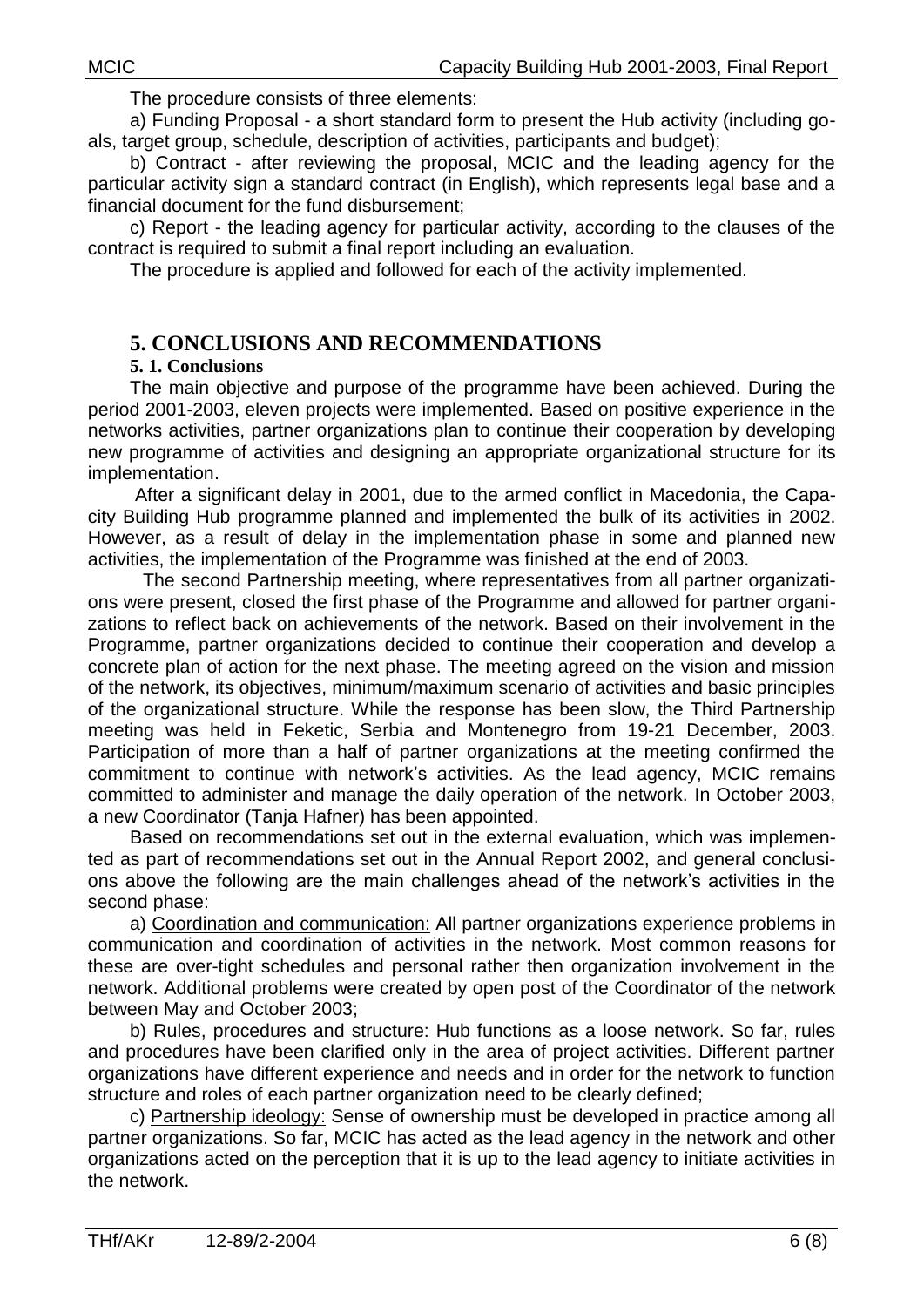#### **5. 2. Recommendations**

The pilot phase of the Capacity Building Hub Programme ended in 2003. Planning of the second phase is underway. In order to work on past achievements and to address its weaknesses the following elements should be strongly taken into consideration in planning the next phase:

a) Communication and coordination problem can be addressed thorough appointing two persons (one senior and one deputy) from each partner. One of them is designated as the contact point and acts as a focal point for distribution of information with regards to activities in the Hub in the partner organization;

b) Rules, procedures and organisational structure can be clarified through enhancing the monitoring system (e.g. defining in advance monitoring indicators such as Code of Conduct for trainers, membership criteria);

c) Decentralizing the decision-making and management process would strengthen partnership ideology;

d) Coaching and backstopping activities should be strengthened as they provide for deeper capacity building intervention.

| <b>Description</b>                                       | Project  | <b>Planned</b> | <b>Realised</b> |         |  |
|----------------------------------------------------------|----------|----------------|-----------------|---------|--|
|                                                          | number   | <b>EUR</b>     | <b>MKD</b>      | EUR*    |  |
| 1. Income                                                |          |                |                 |         |  |
| <b>ICCO</b><br>(incl. 384,516 MKD core funds)            |          | 70,000         | 4,645,248       | 75,787  |  |
| <b>DCA</b>                                               |          | 70,000         | 4,328,753       | 70,624  |  |
| <b>NCA</b>                                               |          |                | 256,966         | 4,192   |  |
| <b>Total Income</b>                                      |          | 140,000        | 9,230,967       | 150,603 |  |
| 2. Expenditures                                          |          |                |                 |         |  |
| Country visits                                           | 101/01   | 5,000          | 1,109,988       | 18,110  |  |
| Partners meetings                                        |          | 12,500         |                 |         |  |
| Training                                                 | 201/02   | 43,000         | 769,054         | 12, 547 |  |
| (for NGO support centers and                             | 201/03   |                | 472,344         | 7,706   |  |
| for church related organisations)                        | 202/02   | 10,500         | 654,391         | 10,676  |  |
|                                                          | 202/03   |                | 45,000          | 734     |  |
|                                                          | 203/02   |                | 166,750         | 2,721   |  |
|                                                          | 204/02   |                | 843,750         | 13,766  |  |
| Exchange visits                                          | 101/02   | 10,000         | 1,149,286       | 18,751  |  |
| Backstopping/coaching                                    |          | 18,500         |                 |         |  |
| External backstopping                                    |          | 12,500         |                 |         |  |
|                                                          | 101/03   | 5,123          | 291,291         | 4,752   |  |
| Data-base / web for info exchange                        | 301/02   | 4,000          | 240,000         | 3,916   |  |
|                                                          | 301/03** |                | O               |         |  |
| <b>Total Direct Costs</b>                                |          | 116,000        | 5,741,854       | 93,679  |  |
| <b>Operational costs</b>                                 |          | 24,000         | 3,489,113       | 56,924  |  |
| <b>Total Expenditures</b>                                |          | 140,000        | 9,230,967       | 150,603 |  |
| * Exchange rate used is 1 FUR = 61 2931 MKD (31 12 2003) |          |                |                 |         |  |

#### **6. BUDGET**

exchange rate used is 1 EUR = 61.2931 MKD (31.12.2003).

\*\* No direct cost were incurred.

#### **Remarks**

Activities are presented as in the programme document.

Activities during implementation were divided in separate projects (see list of projects in the Annex). Adequate linking is made in the above table to match original description of activities and actual projects implemented.